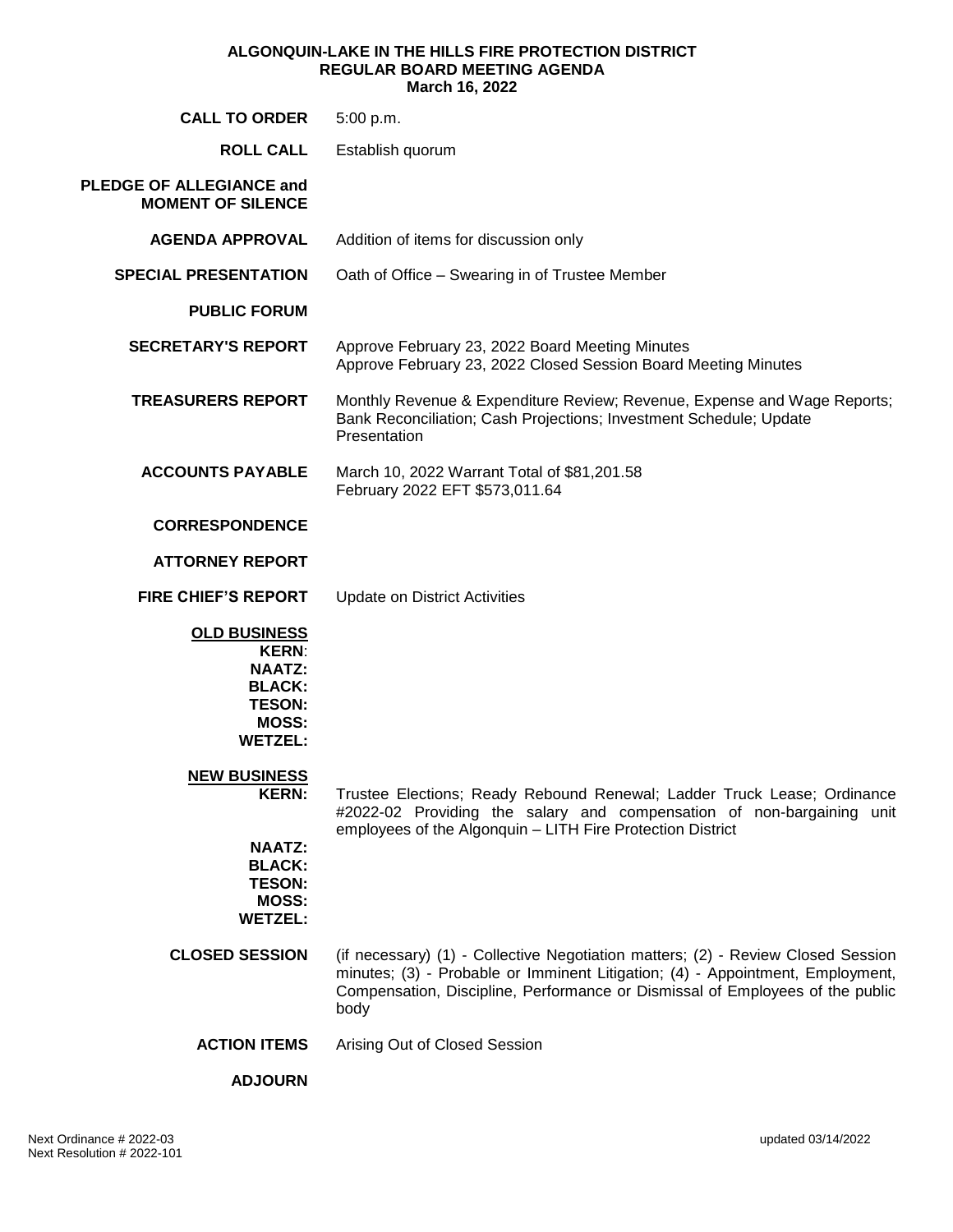| LAKE<br><b>eIR)</b><br>RESCUE<br>$T_{ECTIO}$                                          |                          |                        | <b>AGENDA ITEM EXECUTIVE SUMMARY</b> |                                                                        |                                    |                        |                |  |  |
|---------------------------------------------------------------------------------------|--------------------------|------------------------|--------------------------------------|------------------------------------------------------------------------|------------------------------------|------------------------|----------------|--|--|
|                                                                                       |                          | Title:                 |                                      | <b>Swearing in of Trustee Member</b><br><b>Fire Chief Michael Kern</b> |                                    |                        |                |  |  |
|                                                                                       |                          | Presenter:             |                                      |                                                                        |                                    |                        |                |  |  |
| Please check appropriate box:                                                         |                          |                        |                                      |                                                                        |                                    |                        |                |  |  |
| X                                                                                     | <b>Board of Trustees</b> |                        |                                      |                                                                        | <b>Board of Fire Commissioners</b> |                        |                |  |  |
|                                                                                       |                          | Committee of the Whole |                                      |                                                                        |                                    | <b>Special Meeting</b> |                |  |  |
|                                                                                       |                          |                        |                                      |                                                                        |                                    |                        |                |  |  |
| <b>Estimated Cost:</b><br>N/A                                                         |                          |                        |                                      | Budgeted:<br><b>YES</b>                                                |                                    |                        | N <sub>O</sub> |  |  |
| If NO, please explain how item will be funded:                                        |                          |                        |                                      |                                                                        |                                    |                        |                |  |  |
| N/A                                                                                   |                          |                        |                                      |                                                                        |                                    |                        |                |  |  |
| <b>Executive Summary:</b>                                                             |                          |                        |                                      |                                                                        |                                    |                        |                |  |  |
| Mike Wetzel has been appointed to the Board of Trustees and will need to be sworn in. |                          |                        |                                      |                                                                        |                                    |                        |                |  |  |
|                                                                                       |                          |                        |                                      |                                                                        |                                    |                        |                |  |  |
|                                                                                       |                          |                        |                                      |                                                                        |                                    |                        |                |  |  |
|                                                                                       |                          |                        |                                      |                                                                        |                                    |                        |                |  |  |
|                                                                                       |                          |                        |                                      |                                                                        |                                    |                        |                |  |  |
| <b>Attachments:</b> (please list)                                                     |                          |                        |                                      |                                                                        |                                    |                        |                |  |  |
| Oath of Office.                                                                       |                          |                        |                                      |                                                                        |                                    |                        |                |  |  |
| <b>Recommendation / Suggested Action (briefly explain):</b>                           |                          |                        |                                      |                                                                        |                                    |                        |                |  |  |
|                                                                                       |                          |                        |                                      |                                                                        |                                    |                        |                |  |  |
|                                                                                       | For office use only:     |                        | Agenda Item Number:                  |                                                                        |                                    |                        |                |  |  |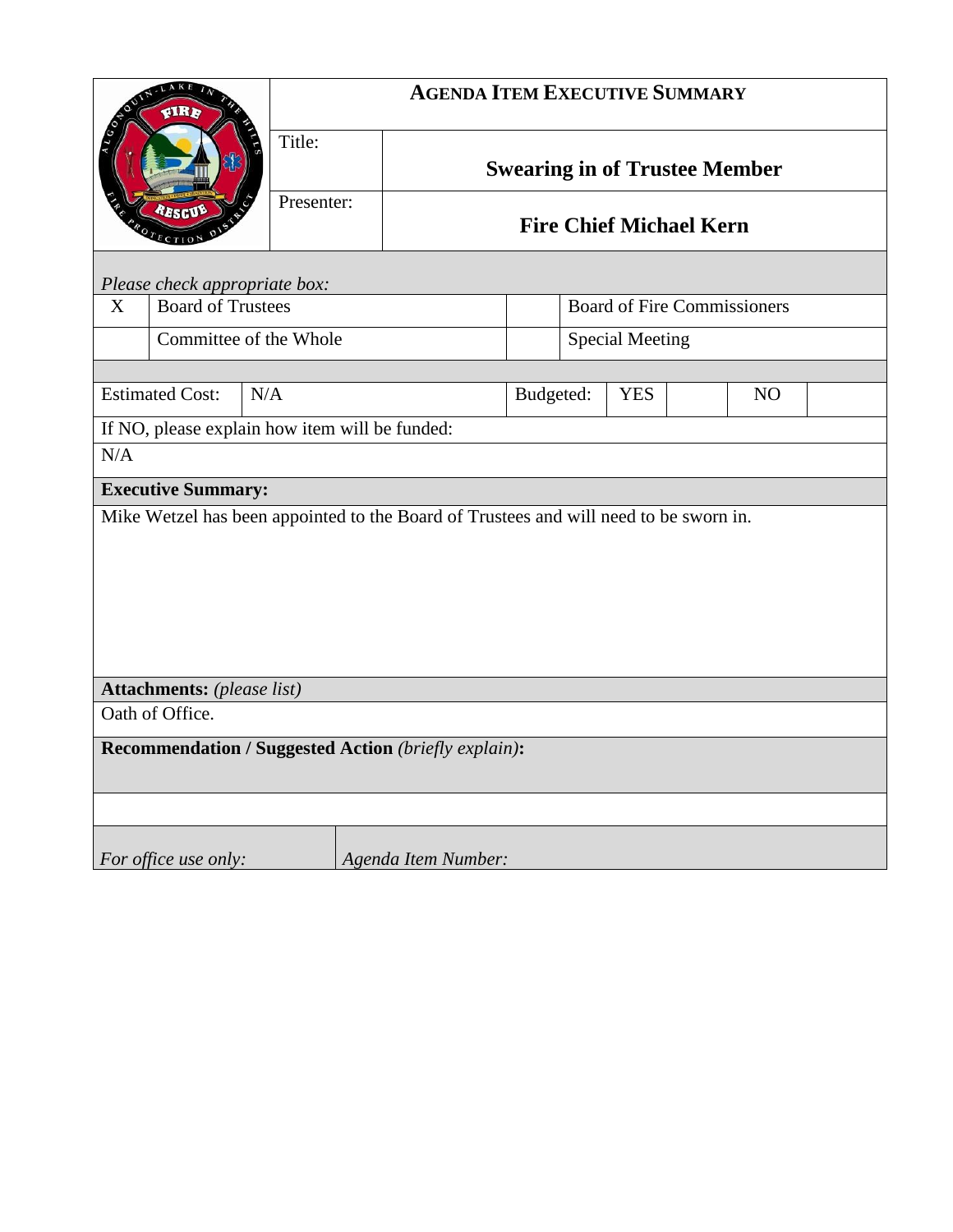# ALGONQUIN-LAKE IN THE HILLS FIRE PROTECTION DISTRICT

1020 West Algonquin Road Lake in the Hills. IL 60156 847.658.8233 | fax 847.854.2609 WWW.ALFPD.ORG



**Board of Trustees Regular Meeting Minutes of February 23, 2022** Training Room, 1020 West Algonquin Road Lake in the Hills, IL 60156

**Call to Order.** President Naatz called the meeting to order at 5:00 p.m.

**Roll Call.** Roll call was taken with the following results.

Present: Trustee/President Naatz, Trustee/Secretary Teson, Trustee Black, Trustee Moss. Others Present: Chief Kern, Deputy Chief Knebl, and Accountant James Howard. Attorney Joe Miller attended the meeting via phone conference.

**Pledge of Allegiance/Moment of Silence.** President Naatz led all present in the Pledge of Allegiance. President Naatz asked all attending for a moment of silence for fire service personnel who lost their lives in the line of duty since the last meeting on January 26, 2022.

**Agenda Approval.** Agenda approved as presented.

**Public Forum.** No comments were offered.

# **Secretary's Report.**

Motion by Secretary Teson, seconded by Trustee Black to approve the January 26, 2022, regular board meeting minutes. Voice Vote: 4 Yes (Black, Moss, Naatz, Teson), 0 No, 0 Absent.

Motion by Secretary Teson, seconded by Trustee Moss to approve the January 26, 2022, closed session board meeting minutes. Voice Vote: 4 Yes (Black, Moss, Naatz, Teson), 0 No, 0 Absent.

Motion by Secretary Teson, seconded by Trustee Black to approve the February 16, 2022, special board meeting minutes. Voice Vote: 4 Yes (Black, Moss, Naatz, Teson), 0 No, 0 Absent.

Motion by Secretary Teson, seconded by President Naatz to approve the February 16, 2022, closed session special meeting minutes. Voice Vote: 4 Yes (Black, Moss, Naatz, Teson), 0 No, 0 Absent

Motion by President Naatz, seconded by Trustee Teson to approve Tim Moss as Pro Tem Treasurer for the remainder of the meeting. Voice Vote: 4 Yes (Black, Moss, Naatz, Teson), 0 No, 0 Absent.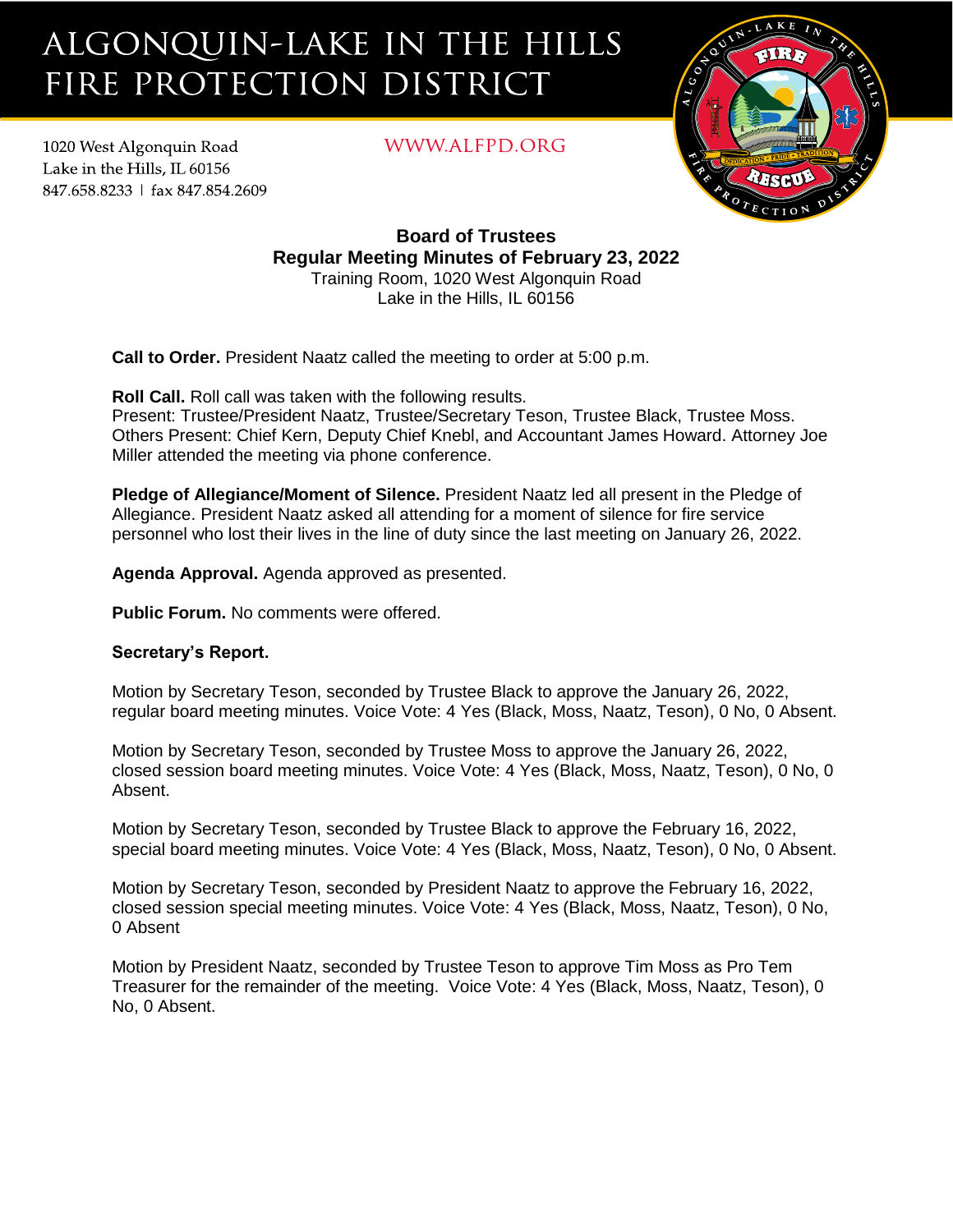# **Treasurer's Report.**

Motion by Pro Tem Treasurer Moss, seconded by Trustee Teson, to approve the Monthly Revenue and Expenditures Review; Revenue, Expense and Wage Reports; Bank Reconciliation; Cash Projections; and Investment Schedule.

a. Financial update presentation by Accountant James Howard.

No further discussion. Roll Call vote: 4 Yes (Black, Moss, Naatz, Teson), 0 No, 0 Absent. Reports approved.

## **Accounts Payable.**

- a. Motion by Pro Tem Treasurer Moss, seconded by Trustee Teson, to approve payment of February 10, 2022, warrant totaling \$116,824.92. No discussion. Roll Call vote: 4 Yes (Black, Moss, Naatz, Teson), 0 No, 0 Absent. Payment approved.
- b. Motion by Pro Tem Treasurer Moss, seconded by Trustee Black, to approve payment of February 23, 2022, warrant totaling \$34,593.85. No discussion. Roll Call vote: 4 Yes (Black, Moss, Naatz, Teson), 0 No, 0 Absent. Payment approved.
- c. Motion by Pro Tem Treasurer Moss, seconded by President Naatz, to approve Electronic Funds Transfer for January 2022 totaling \$684,717.98. No discussion. Roll call vote: 4 Yes (Black, Moss, Naatz, Teson), 0 No, 0 Absent. Payment approved.

**Correspondence.** Donation letters from the friends of Kym Griffiths. Thank you from a resident for service we provided them. Thank you from Pingree Grove and Countryside Fire Protection District for assistance in multiple fires.

### **Attorneys' Report.** None.

### **Fire Chief's Report.**

a. Chief Kern updated the Board of Trustees on District Activities

### **Old Business.**

• Trustee Opening: The BOT has interviewed two candidates for the open Trustee position. The Board needs to determine the next steps in the appointing process.

# **New Business.**

- GFOA: The district was awarded the Certificate of Achievement for Excellence in Financial Reporting for the year 2020. The District worked hard in earning this distinction and met the requirements for achieving this certificate since 2014.
- Promotional Update: Following the retirement of a battalion chief, a candidate on the Battalion Chief Register requested he be removed from the list. Staff has begun a process for the open position.